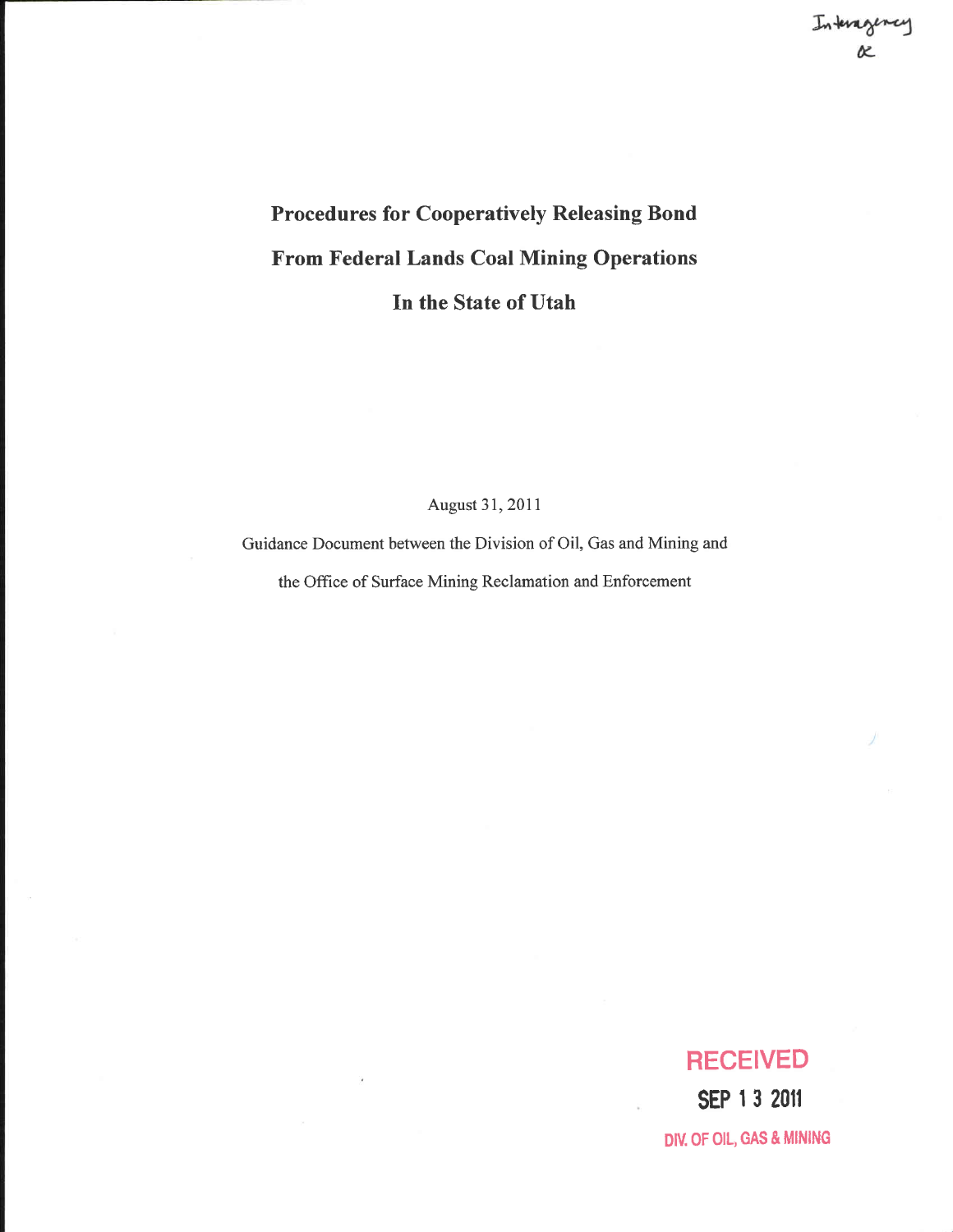This bond release procedures document applies to Federal Lands coal mining operations, both surface and underground, which are regulated under the Cooperative Agreement between the State of Utah and the Secretary of the Interior. This Cooperative Agreement can be found at 30 CFR 944.30. For the purposes of this document, a Federal Lands coal mining operation is one that extracts federally owned coal or includes federally owned surface lands within the permit area.

Performance bonds for Federal mines in Utah are jointly payable to Utah and the United States. Article IX of the Cooperative Agreement states that Utah's Division of Oil, Gas and Mining (DOGM) will obtain Office of Surface Mining Reclamation and Enforcement (OSM) concurrence prior to releasing bonds. OSM's primary role in bond release actions on Federal Lands in Utah is to ensure reclamation is consistent with the approved mining plan for non-SMCRA issues. OSM's concurrence with DOGM's bond release action is complimentary to, not duplicative of, DOGM's activity.

The Secretary of the Interior has designated DOGM as the primary agency responsible for implementing the coal mining regulatory program in the state of Utah. This delegation of SMCRA responsibilities includes bonding and bond release responsibilities. Therefore, DOGM assumes the lead role whenever bond release is sought on coal mining operations within the state of Utah and is responsible for coordinating with and obtaining formal written concurrence from other state or federal agencies as applicable. This document is intended to clarify the process for initiation, follow-up, and completion of the various stages in the bond release process.

OSM's Western Region, Denver Field Division (DFD) is located in Denver, Colorado. The DFD has oversight responsibility for the DOGM coal regulatory program. The United States Department of the Interior Bureau of Land Management (BLM) authorizes federal coal leases on all federal lands. The BLM, along with other state and federal land management agencies, is also responsible for authorizing leases or permits for disturbance of surface lands under their jurisdiction which will be affected by coal mining operations. Federal coal lease bonds and state or federal bonds for leasing or permitting surface lands are in addition to performance bonds required by DOGM and are not the subject of this bond release procedures document.

The DOGM and DFD have agreed upon the following bond release procedures in an effort to both clarify and expedite the mutual concurrence process required for partial or full release of performance bonds on Federal coal mining operations in the state of Utah.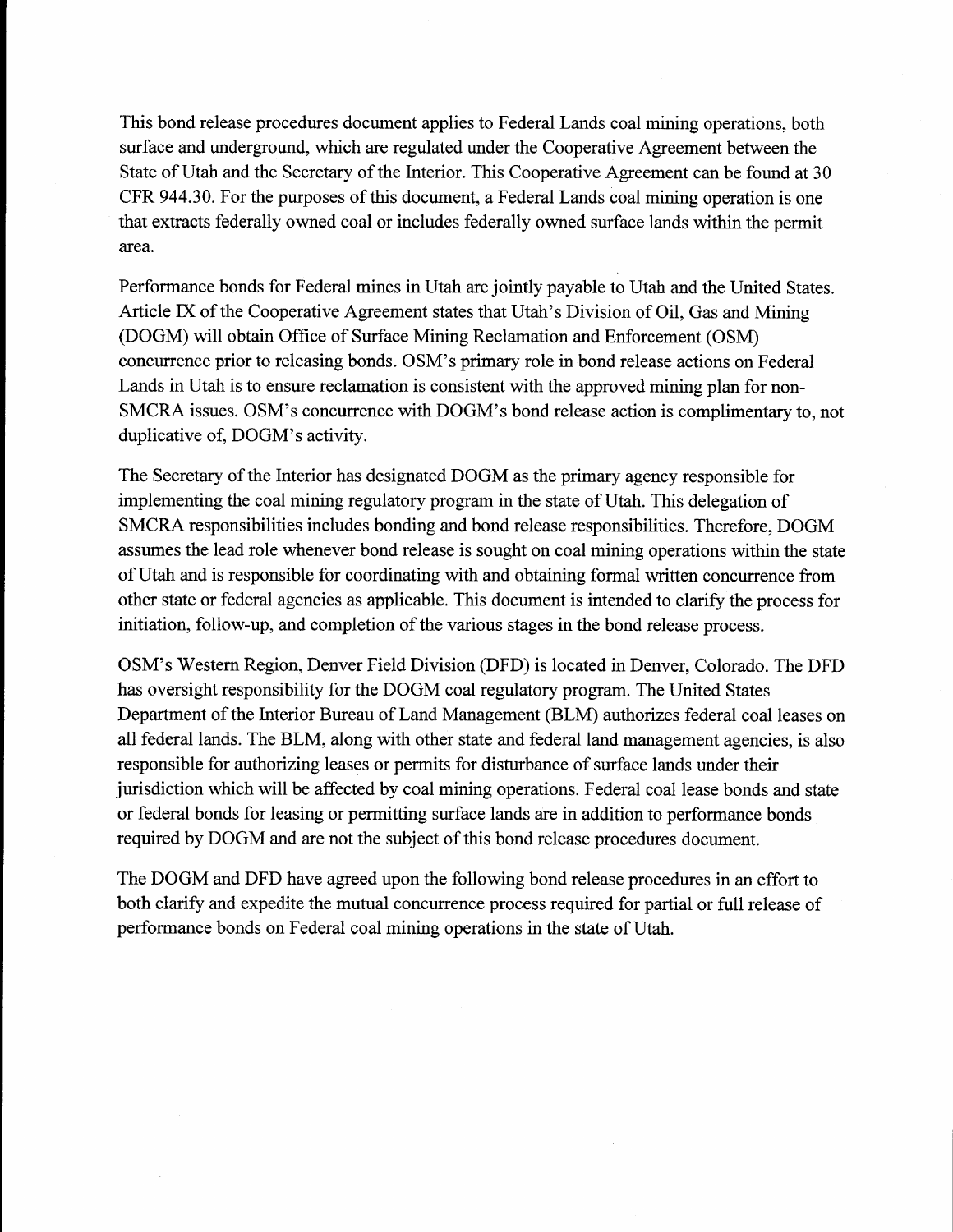#### Procedures for Processing Bond Release

#### Actions on Federal Coal Mines in Utah

- 1. A permittee submits an application to DOGM and DFD for full or partial bond release at a federal coal mine.
	- . Five or six copies (depending on land ownership) of the application are submiffed to DOGM (Salt Lake City)
	- . DOGM forwards one copy of the application to DFD
- 2. DOGM conducts an administrative completeness review and works with the operator to ensure application adequacy. DOGM follows its internal procedures to notify water users, municipalities, landowners, and other non-Federal interested parties, open a public comment period, etc.
- 3. DOGM and/or DFD acknowledge(s) receipt of the application through the DOGM/DFD Oversight Team (Team) via telephone or email
- 4. DOGM informs the BLM/Resource Area Office (BLM) and Forest Service (FS), as applicable, of the bond release application via telephone, mail or email and specifies both the nature of the bond release and pending notification of the bond release inspection date. DOGM provides these interested parties copies of the bond release application materials.
- 5. DOGM notifies DFD, BLM, and FS / other interested parties of the scheduled bond release inspection date via telephone, mail or email at least two weeks in advance.
- 6. DFD, BLM, and FS / other interested parties notiff DOGM via telephone or email prior to the inspection date and indicate if they will participate in the inspection. The Team agrees on logistics for the inspection (time, meeting place, transportation, equipment needs, etc.).
- 7. The bond release inspection is conducted. DOGM assumes the lead during the inspection and inspection participants follow DOGM's direction. DOGM determines when the inspection is completed after consulting with all participants. DOGM provides an on-site inspection close out meeting with all participants and requests preliminary questions and comments concerning the inspection. As the lead agency, DOGM assumes control over the length and depth of the close out meeting. If DFD is unable to attend a scheduled DOGM bond release inspection and schedules a separate inspection, DFD will provide DOGM, BLM and FS (as applicable) with at least two weeks advance notification of the inspection and an opportunity to affend.
- 8. If DFD participates in the DOGM inspection or conducts a separate inspection, it will provide one copy of the Mine Site Evaluation Inspection Report for the bond release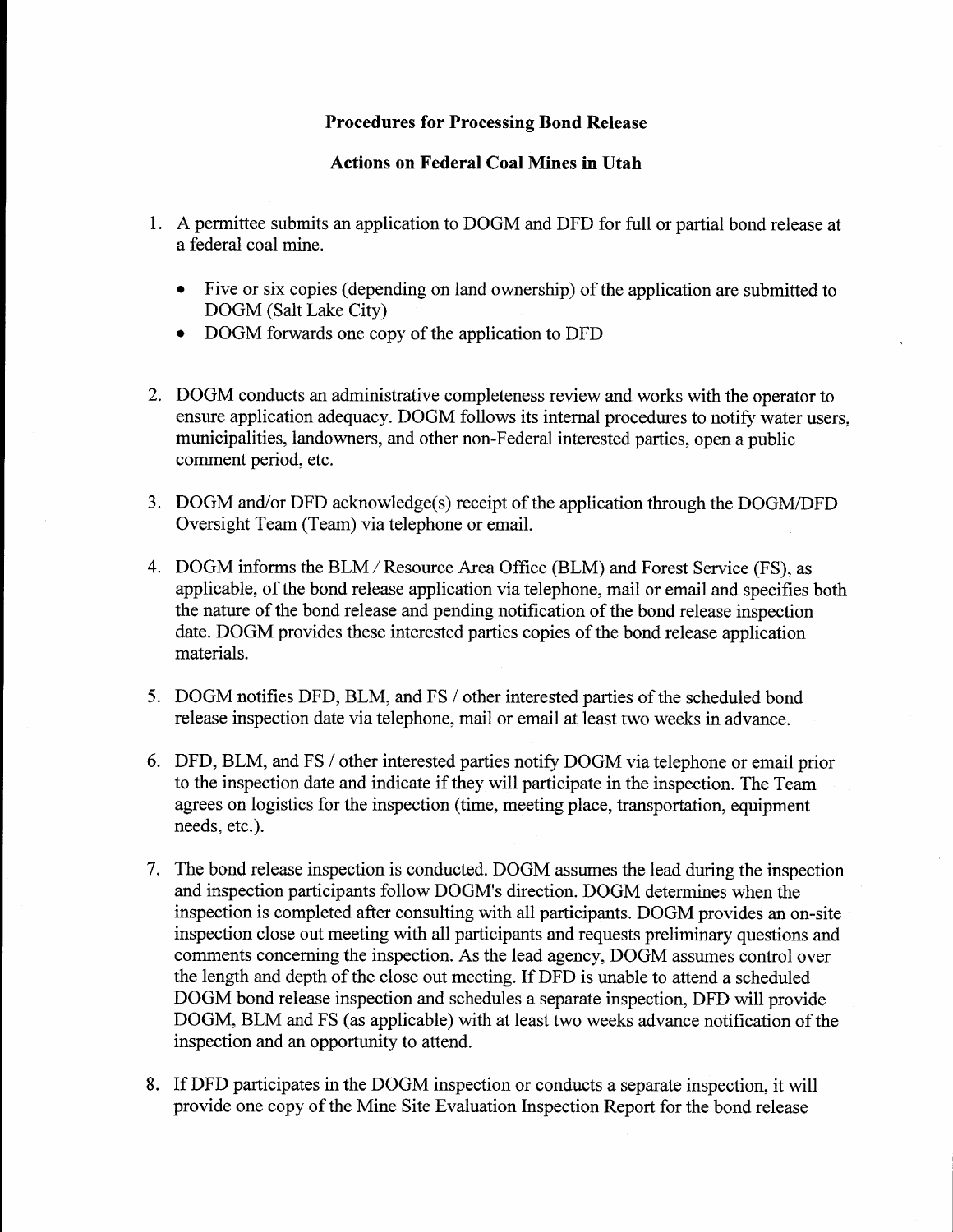inspection to DOGM, BLM, FS (as applicable) and the permittee. DFD, BLM and FS acknowledge that technical review issues and / or any other problems identified with the bond release application or inspection will be provided to DOGM as soon as they are identified with the intention being to provide DOGM this information prior to drafting its decision document.

- 9. DOGM drafts its decision document for the bond release action. DOGM transmits a copy of its Findings and Decision document to the BLM / FS and requests concurrence with the bond release action via letter. If no issues were identified by BLM or FS, or issues noted have been resolved, BLM and FS (as applicable) will provide concurrence with DOGM's decision to release bond.
- 10. DOGM transmits a copy of the Findings and Decision document including copies of BLM / FS concurrence letters to DFD. DFD must receive a copy of the applicable BLM / FS concurrence letter(s) before providing its concurrence with the bond release action. BLM / FS concerns would constitute non-SMCRA issues DFD is responsible for identifying prior to concurring with a bond release action.
- 11. If technical review issues and/or other problems identified remain unresolved at the time DOGM distributes its Findings and Decision document, DFD, BLM, and / or FS will submit to DOGM a current written assessment of those issues including timelines for both additional review and resolution of the issues. If necessary, the Team will request BLM / FS participation in any issue resolution meetings.
- 12. When all applicable agencies have provided concurrence, DOGM transmits a copy of the Findings and Decision document to the permittee. The physical bonding instruments may then be appropriately revised or released.